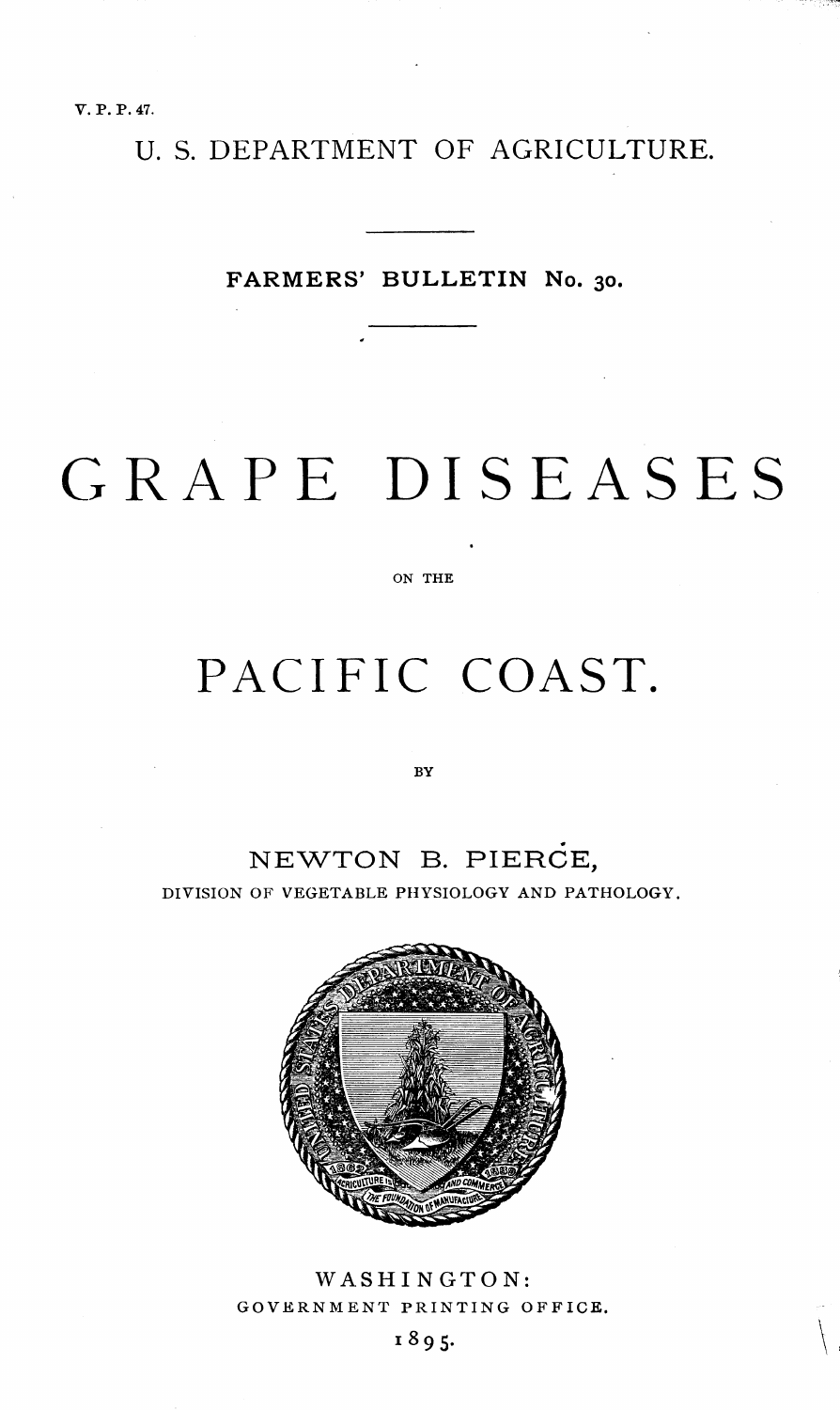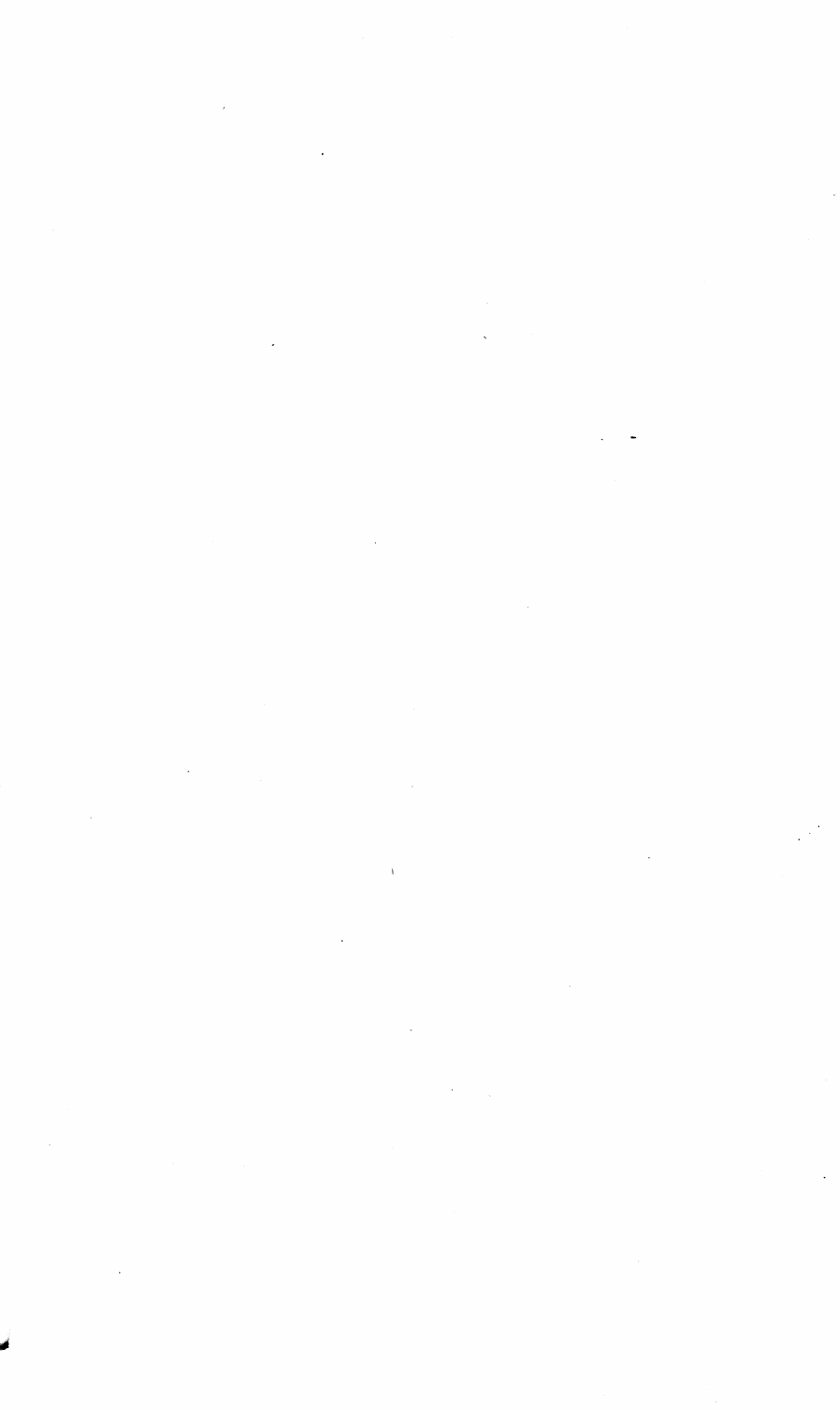### **LETTER OF TRANSMITTAL.**

U. S. DEPARTMENT OF AGRICULTURE, DIVISION OF VEGETABLE PHYSIOLOGY AND PATHOLOGY, *Washington,* D. 0., *July 16,1895.*

SIR: I have the honor to transmit herewith Farmers' Bulletin No. 30, Grape Diseases on the Pacific Coast, prepared by Mr. Newton B. Pierce, assistant in this Division. The bulletin brings together in a brief, practical way the main facts in regard to three of the principal diseases affecting the grape in California and other Pacific Coast States.

Respectfully,

B. T. GALLOWAY, *Chief of Division.*

Hon. CHAS. W. DABNEY, Jr., *Acting Secretary of Agriculture.*

3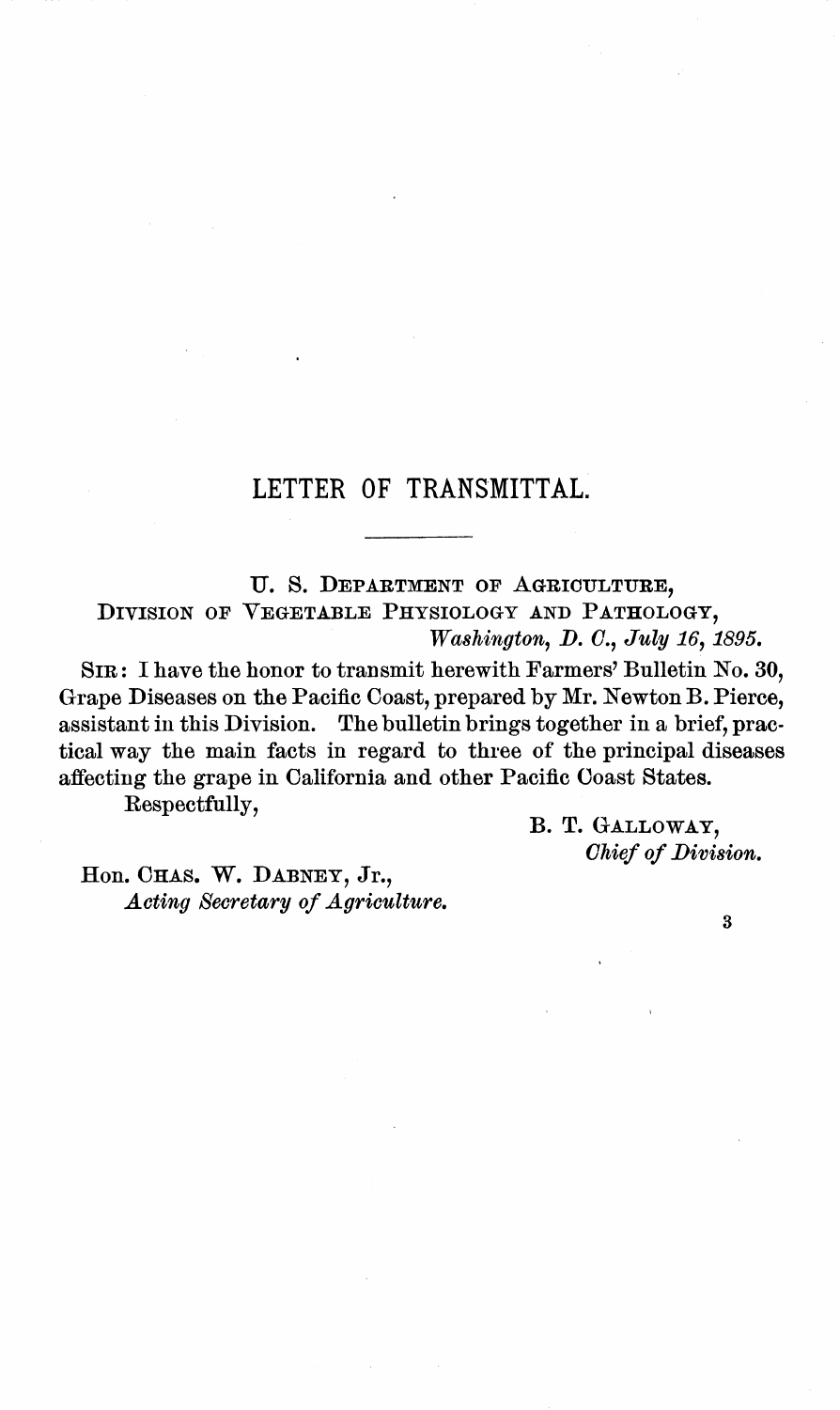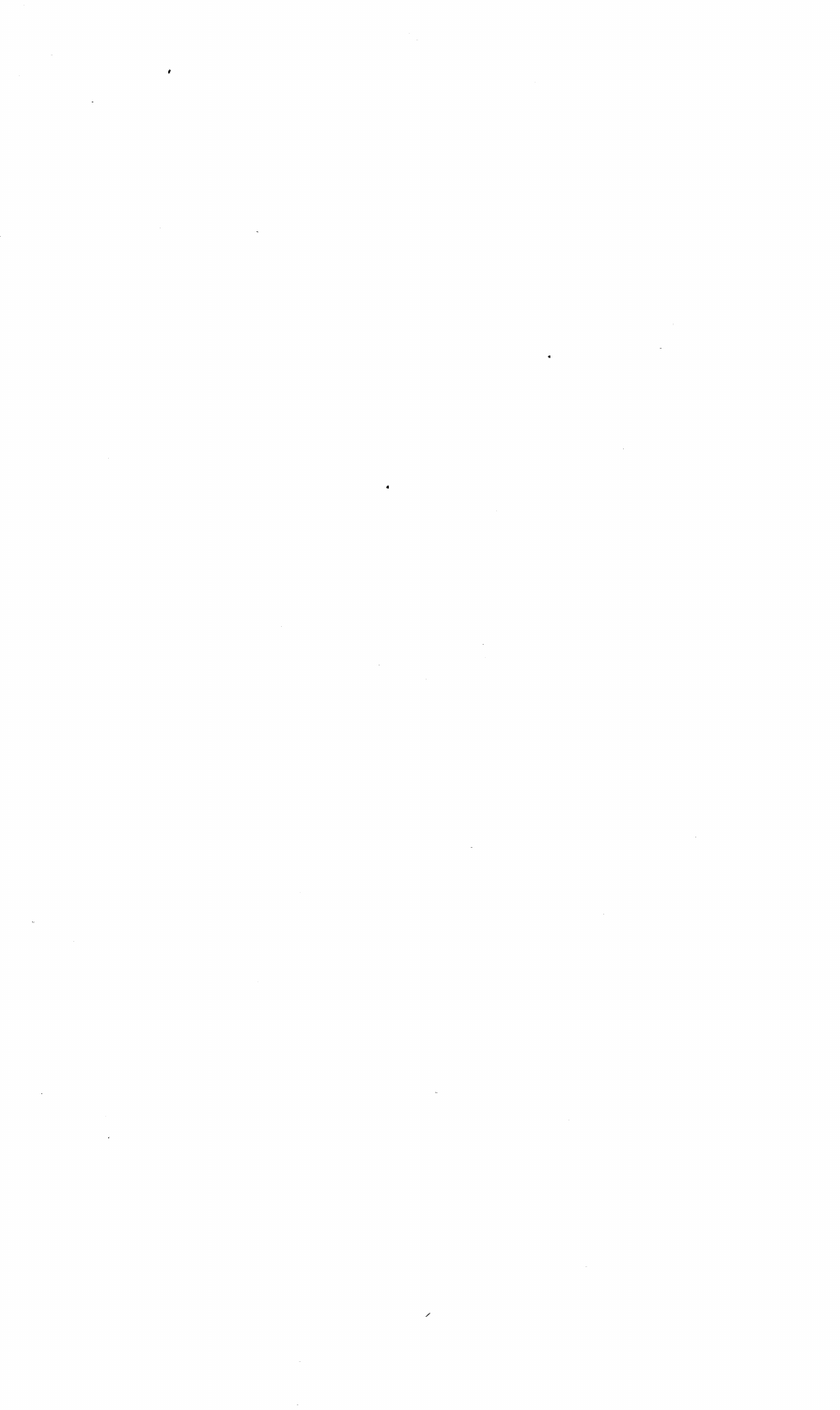## **CONTENTS.**

| $P8$ $\sigma6$ . |
|------------------|
|                  |
|                  |
|                  |
|                  |
|                  |

## **ILLUSTRATIONS.**

| FIG. 1.-Leaves of Muscat of Alexandria attacked by the California vine dis- |      |
|-----------------------------------------------------------------------------|------|
|                                                                             | -8   |
|                                                                             | - 12 |
|                                                                             | 13   |
|                                                                             |      |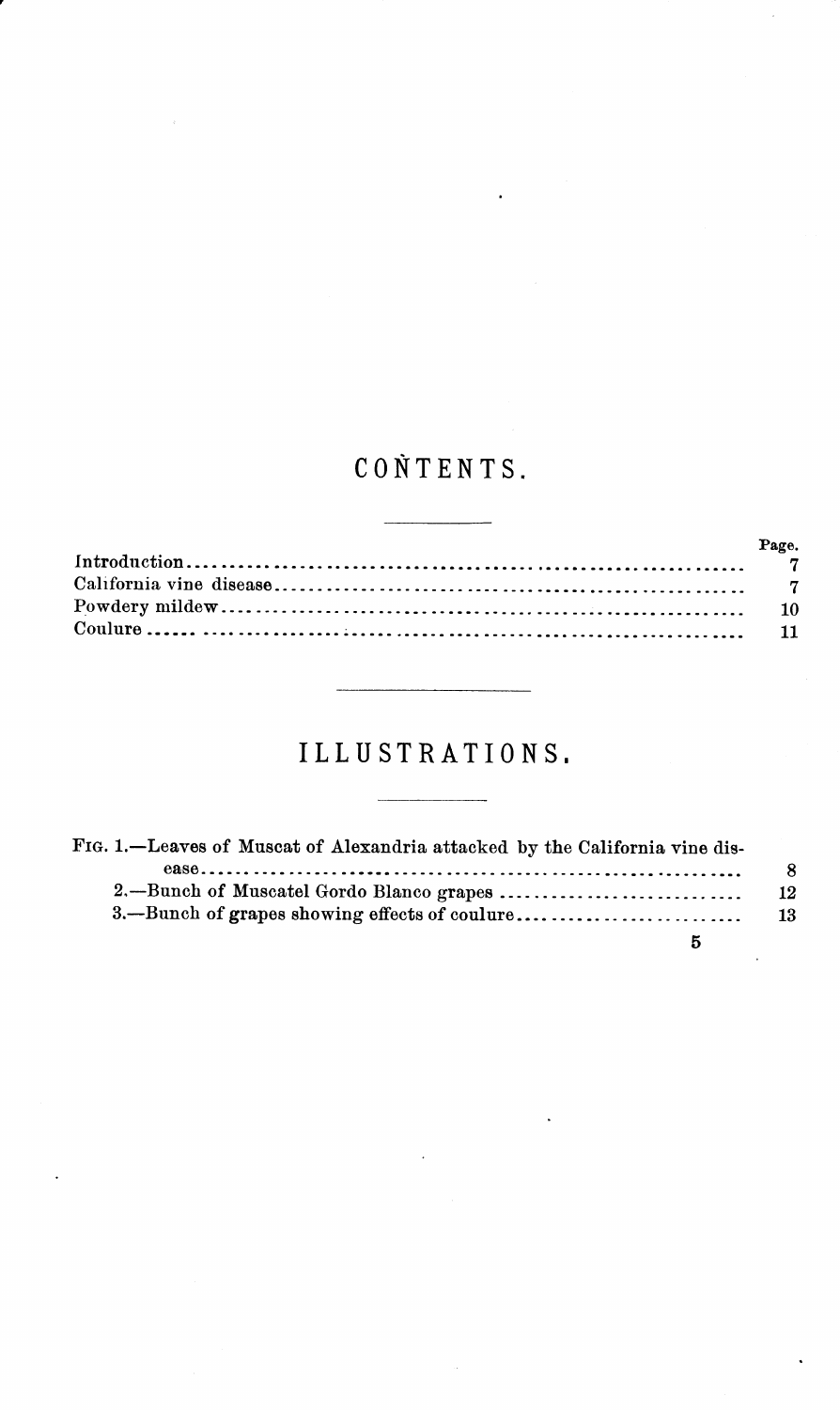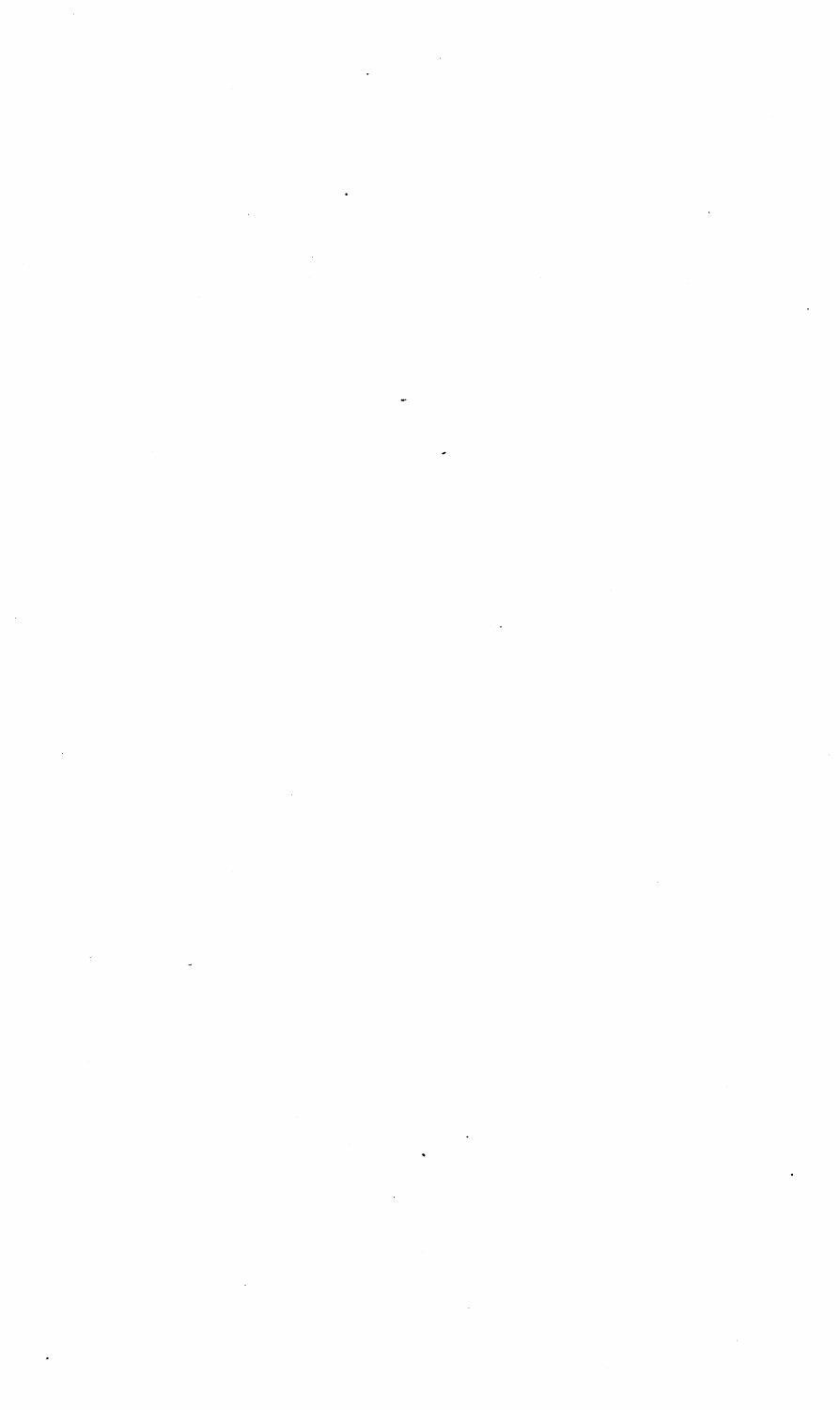## GRAPE DISEASES ON THE PACIFIC COAST.

#### **INTBODUCTION.**

More than one-half the grapes of the United States are grown on the Pacific Coast, California alone having approximately 200,000 acres of vines. Most of the varieties grown in this region are derived from a single species of grape, *Vitis vinifera,* which is believed to be a native of Asia, but which has been so long and so extensively cultivated throughout Europe that it has become widely known as the European<br>vine. The varieties in the eastern United States have, for the most The varieties in the eastern United States have, for the most part, originated from native North American species, but will grow under almost all the different climatic conditions prevailing in this country.

The root louse *(Phylloxéra),* and the fungous diseases known as downy mildew, powdery mildew, and black rot are much more severe on European than on native varieties. *Phylloxera,* so common upon our wild vines, where its injuries are slight, becomes a deadly parasite when transplanted to the roots of the European grape. The older when transplanted to the roots of the European grape. vineyards of France have been largely destroyed by this pest, but are now being restored by grafting the tender European varieties upon the roots of hardy wild vines obtained from the United States. Powdery roots of hardy wild vines obtained from the United States. mildew *(Oidium)* and downy mildew *(Peronospora),* which do little damage to our native vines, have swept over European vineyards like fire. One reason why the cultivated European vines are more susceptible to the enemies mentioned than American species is probably owing to the long cultivation and continued selection of the more fruitful rather than the more hardy European varieties, the result naturally being a stock of high-bred but tender plants.

From the preceding remarks it will be seen that the main reason why vine diseases are more destructive on the Pacific than on the Atlantic Coast is because the European or tender varieties are grown in the former and the American or hardy vines in the latter part of the United States.

#### **CALIFORNIA VINE DISEASE.**

Several vine diseases occur on the Pacific Coast which cause heavy losses. The most serious one, however, is the California vine disease, which has already killed more than 30,000 acres of the most thrifty and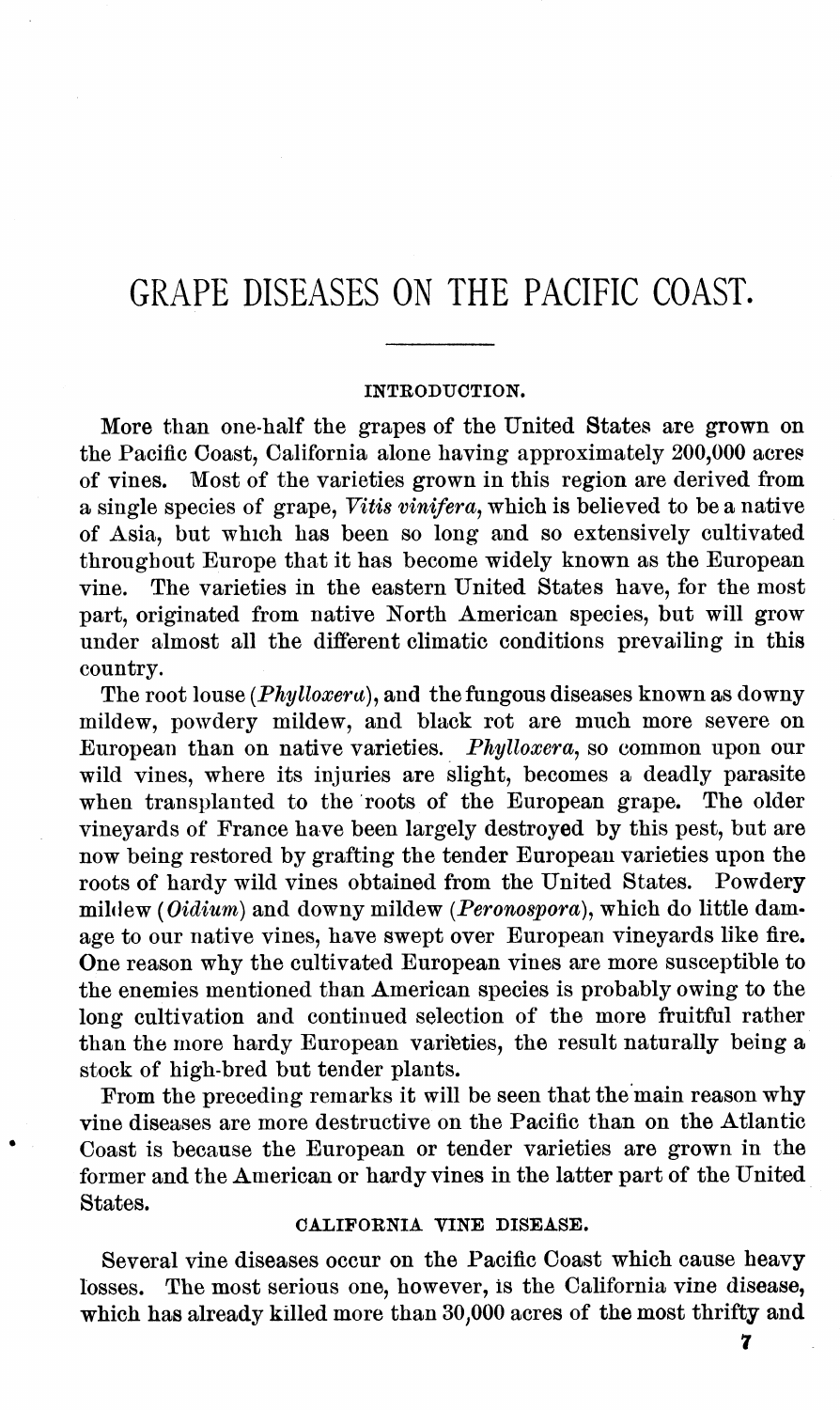productive vineyards. This disease may be placed among the most destructive as well as the most obscure of all plant maladies. Considering its injurious nature, the obscurity of its cause, and the extent of its ravages, it may be classed with peach yellows. For a century prior to the appearance of this disease in the localities where it now prevails, the most susceptible Mission varieties had been grown with the greatest success. As near as can be learned, the disease first appeared As near as can be learned, the disease first appeared in 1884; in 1885 many vines were killed, and in 1886 extensive vineyards were destroyed by it in the vicinity of Anaheim, Gal. From this time on the disease spread, until now whole vine-growing regions are denuded and the disease is at work 50 miles from the point where it began its ravages. Up to the present time, as before stated, 30,000 acres of vines have been destroyed, causing a direct and indirect loss of not less than \$20,000,000.



FIG. 1.—Leaves of Muscat of Alexandria attacked by the California vine disease.

The effects of the disease are seen the first season on the foliage of the vine, but by the second season a reduced growth of the cane is apparent. Taking the Muscat of Alexandria as an illustration of the behavior of the disease, when the leaves of this variety are attacked small yellow spots appear in the tissue between the main veins; as these spots enlarge they often unite, forming yellow strips, which broaden and die at the center (fig. 1). Eventually there is a well-marked brown stripe of dead tissue, bordered by yellow on each side, leaving only a narrow band of green tissue along the veins. After this the leaves fall, and as a result the immature portions of the canes turn black and die. The next season the growth is short. Often the **color** of the foliage is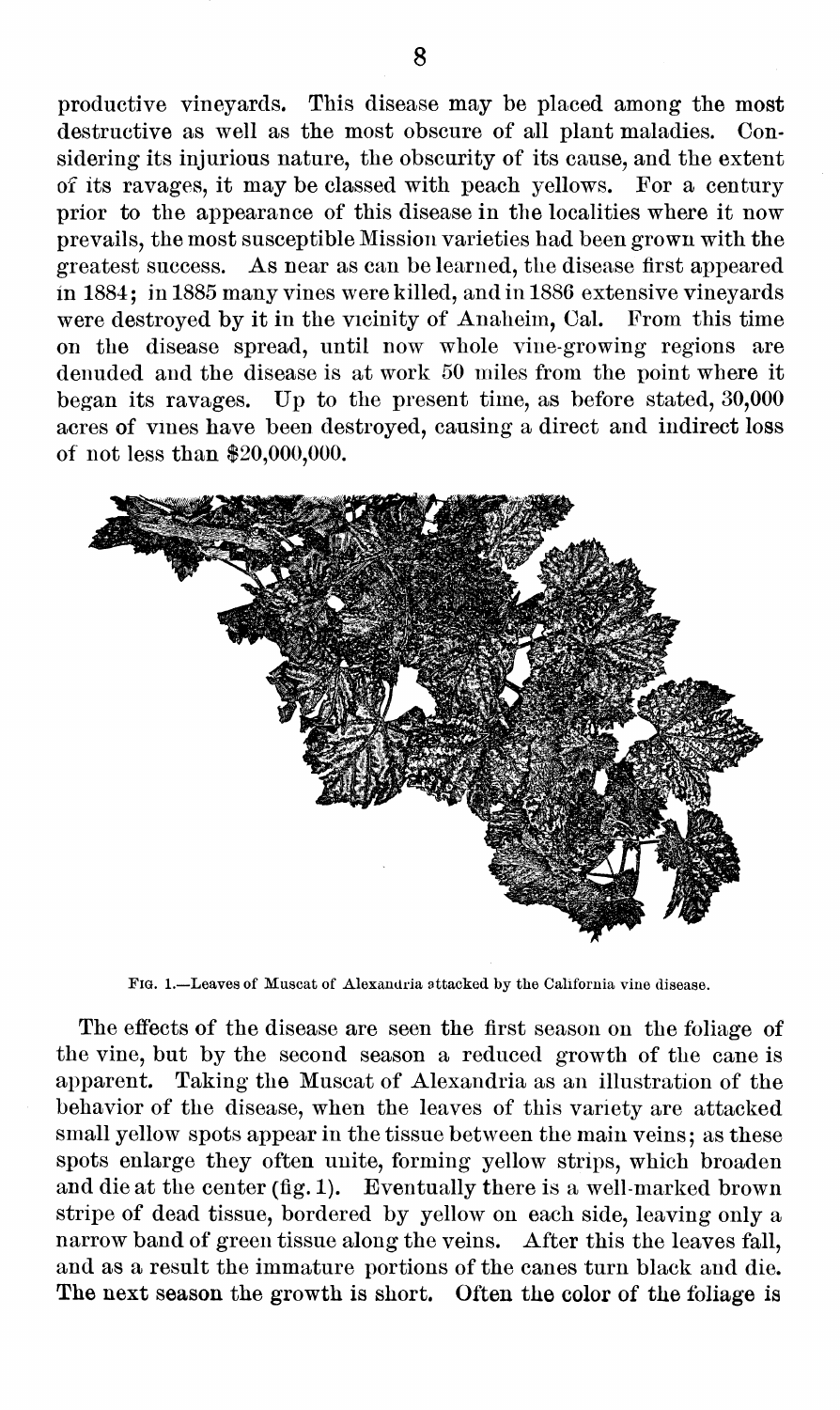normal in the spring, becoming spotted during the heat of summer, after which the premature fall of the leaves and the death of the canes ensue as before. The following spring the vine may fail to put forth new growth, or it may grow until the heat of the summer and then die. This is a typical illustration of the progress of the malady, which works in many ways. In some instances the diseased vines appear perfectly healthy up to the time of the vintage, when they suddenly die; in other cases they live from three to five years.

The roots also show the diseased state of the vine at an early period; the growing points shrink and the rootcap begins to decay. This decay is most apparent in the parenchyma or soft tissue surrounding the wood bundles of the smaller roots. The soft parts rot to such an extent that the cortical portion of the root may be easily stripped from the wood. This decay progresses until nearly the whole root system is involved.

When the malady first appears in a vineyard its attacks seem spo-<br>radic. The disease will show on a vine here and there or on several The disease will show on a vine here and there or on several vines in one section of the vineyard where some unfavorable soil condition weakens the stocks. Gradually other vines become affected, and the disease continues to progress and its virulence becomes more marked, until finally the vineyard is worthless.

Some varieties of vines are much more resistant to the California malady than others, but there is no variety, so far as observed, which can wholly withstand it. Wild vines growing in the mountain canyons have been killed by it, and the Eastern vines appear to be only partially resistant, many of them succumbing to the disease. The difference in the hardiness of varieties has often been shown in a striking manner. The Mission vine is one quite easily affected ; the Muscat, on the contrary, yields more slowly to the disease. When the malady first appeared there were thousands of acres of fine Muscat and Mission vineyards in the region around Anaheim ; in the immediate neighborhood of Anaheim chiefly Mission grapes were planted, which were used for making wine. Scattered among the wine vineyards, however, were numerous vineyards of raisin grapes of the Muscat of Alexandria<br>variety. It was remarked by all that the disease at first killed only It was remarked by all that the disease at first killed only the wine or Mission grapes, the raisin grapes remaining apparently<br>healthy. So marked was the destruction of the wine grapes and the So marked was the destruction of the wine grapes and the apparent immunity of the raisin grapes that many regarded the disease as a judgment on the wine traffic. However, the year after the disease appeared among the Mission grapes the raisin grapes showed disease and in the end the raisin growers were no better off than the wine makers.

Studies of this malady have revealed the fact that cuttings from diseased vines are themselves diseased, and that the degree or amount of disease in the cutting is proportionate to the degree or stage of the disease in the parent vine. Cuttings from diseased vines may root well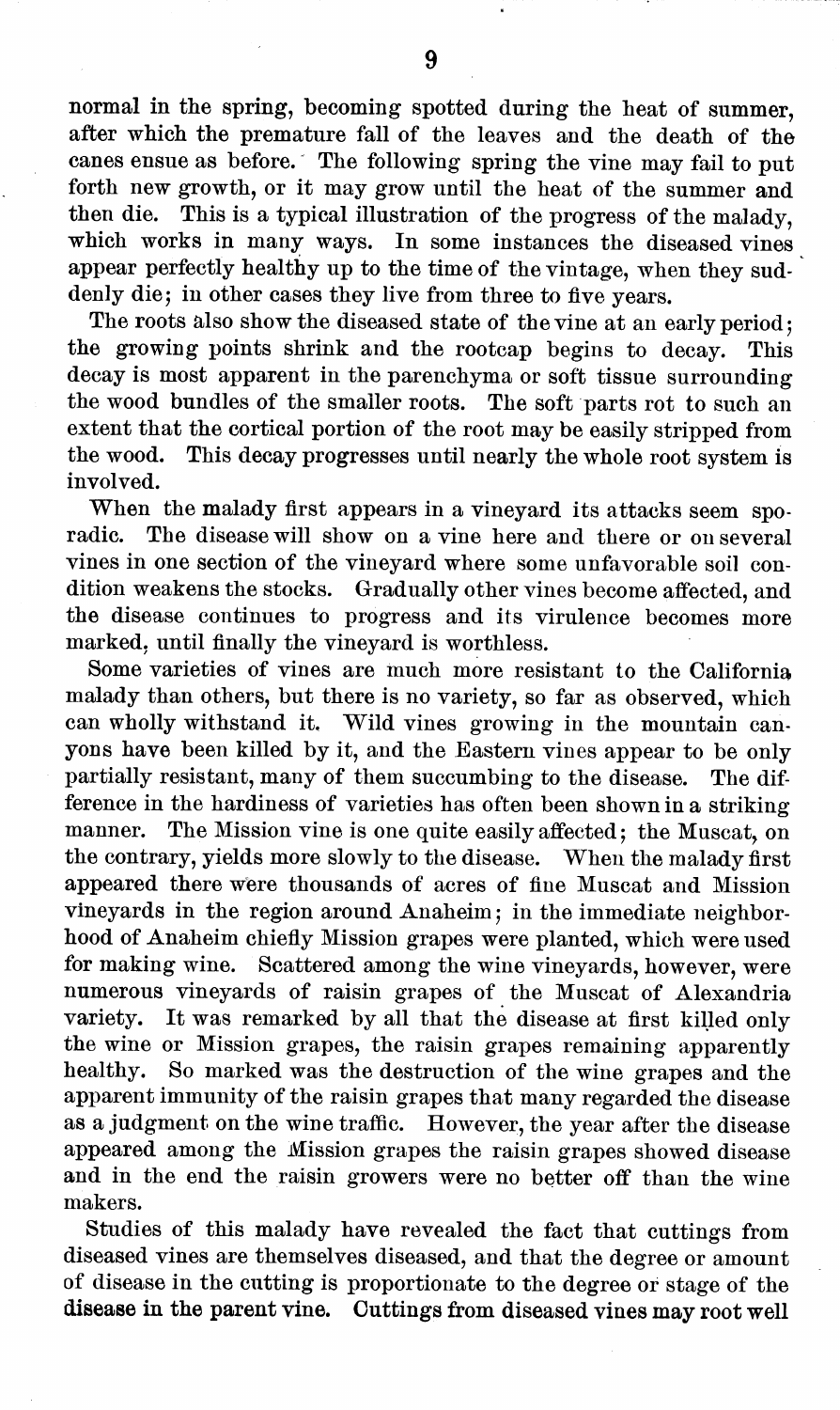and produce a fine, healthy-looking top, especially in the spring, but as the heat of the season approaches these young vines show disease, dying earlier or later, according to the length of time the parent vine has been affected. The disease is also found to be cumulative in its action. The longer the vine lives the more obvious becomes its unhealthy condition, the vitality of the plant being gradually overcome.

When the disease was most virulent it was learned that vines grown from healthy cuttings procured from outside of infected districts would also contract the malady and die. As time passed, however, it lost much of this virulence, and the setting of healthy cuttings can now be recommended with more confidence than formerly. Numerous vinerecommended with more confidence than formerly. yards are growing and bearing well which were started from healthy vines, while the disease is still apparent in many vineyards set from cuttings procured within the infected district. To those who contemplate planting new vineyards within the infected district it may be of value to know that the vineyards of the great San Joaquin Valley can be recommended as a convenient and proper source of supply for healthy cuttings. Cuttings should not be obtained within the limits of the infected district unless made from young vines grown from healthy stock.

#### **POWDERY MILDEW.**

Powdery mildew is one of the most common fungous diseases of the vine. It is present in nearly all the grape-growing countries of the world, but is most destructive in warm and humid localities, for ininstance, near the sea. In California it was known as early as 1860 or  $1861$ , and is now present in most of the vineyards along the coast. fungus grows on the canes, the leaves, and the fruit; its greatest injury, however, is done to the latter, as it checks the growth of the berry, either entirely or on one side, the parts affected becoming hard. When either entirely or on one side, the parts affected becoming hard. one side only is attacked the further growth of the berry causes the dried surface to burst open, wholly destroying the fruit.

Powdery mildew has two kinds of reproductive bodies or spores, one for rapid summer distribution and the other to preserve the fungus over winter. In the warmer portions of the Pacific Coast the summer spores are the only ones commonly observed. When abundant they give a whitish, powdery appearance to the parts of the host affected, and it is<br>from this appearance the fungus derives its name. These white sumfrom this appearance the fungus derives its name. mer spores are called conidia. The winter fruits are produced on the approach of cold weather, and, unlike those of summer, are thick-walled, blackish bodies, securely inclosing and protecting the delicate spores. They are more or less abundant according to the climate where the vine is grown.

This disease can be easily treated, owing to the fact that the vital portions of the fungus grow upon the surface, making possible the use of remedies as well as preventives. A fungicide may be applied after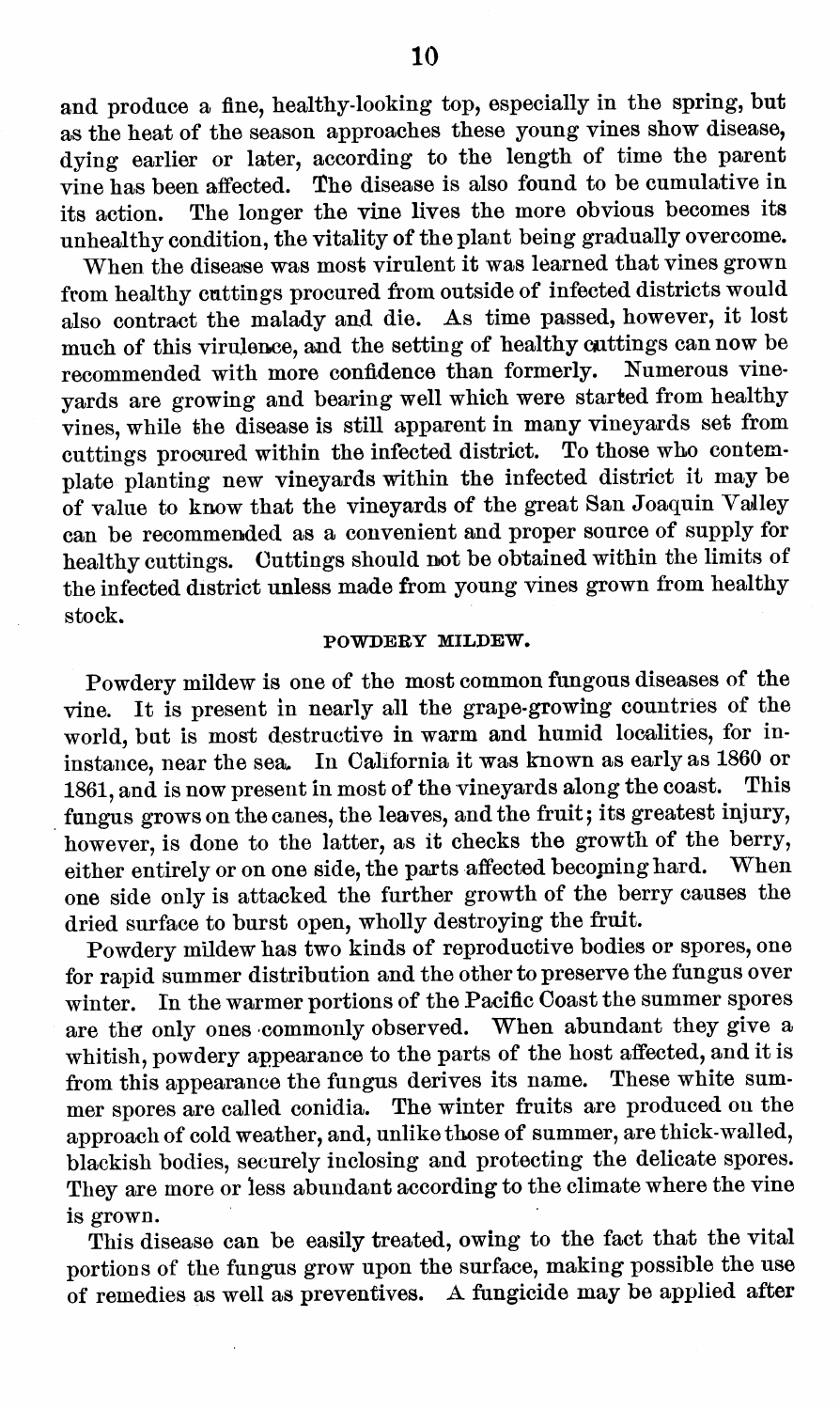the vine is affected and still serve to check the progress of the disease. Sulphur is the agent used in nearly all cases, the fumes destroying the tender spores and vegetative organs. Throughout the warmer valleys of the coast it is the practice of some growers to place the sulphur<br>upon the hot ground at the windward side of the vines. The heat of upon the hot ground at the windward side of the vines. the sun causes the fumes to rise and pass through all portions of the vine above ground. Other growers scatter the dry sulphur upon the crown of the vine by means of loosely woven sacks or from the perforated bottoms of tin cans, two rows of vines being sulphured at once by a man passing between them. In districts subject to the disease it is found desirable to apply the sulphur once before the grapes are in bloom and again when the fruit is set. The vineyard should be sulphured as often as the mildew begins to appear to an injurious extent?. No definite rule for treatment can be laid down, as seasons vary and the vines are much more subject to the disease in some localities than in others.

In the treatment of vines trained long and not pruned back, as is the common practice on the Atlantic Coast, an early spring spraying of the vines with bordeaux mixture may aid in keeping down this mildew, as it will prevent the infection of new growth from the winter spores remaining upon the vine. This early spring spraying will also aid in preventing the infection of the vine by spores of other fungi.

#### **COULURE.**

The word coulure is taken from the French, and signifies the falling of grape flowers and the imperfect growth of grapes. It is a trouble in which the vine growers of the entire country, especially those of the Pacific Coast, are deeply concerned. The causes of coulure are many, and some which exist on the Pacific Coast are not commonly found in the Eastern States. The greatest and most frequent losses from this disease occur in the raisin-growing districts of California and Arizona, and arise mostly from, climatic causes. It has caused much greater damage in raisin than in wine vineyards. This is true both in California and Arizona, and in Arizona it is said a full first crop of raisin grapes has not been obtained for twelve years or more. loss to the coast from coulure can not be accurately estimated, but it certainly amounts to many millions of dollars.

There are two varieties of raisin grapes proper grown in California. The oldest variety is the Muscat of Alexandria. It is the standard and is probablythe highest-bredraisin grape in existence. It has the softest and most beautiful foliage of any vine, and the flavor of its fruit is the standard by which, all raisin grapes are estimated. It bears the name of one of its ancient homes, Alexandria, in Egypt, where it was cultivated at least two thousand years ago and where possibly it may have originated. The other variety of raisin grape extensively grown in California is the Muscatel Gordo Blanco (fig. 2), a variety originally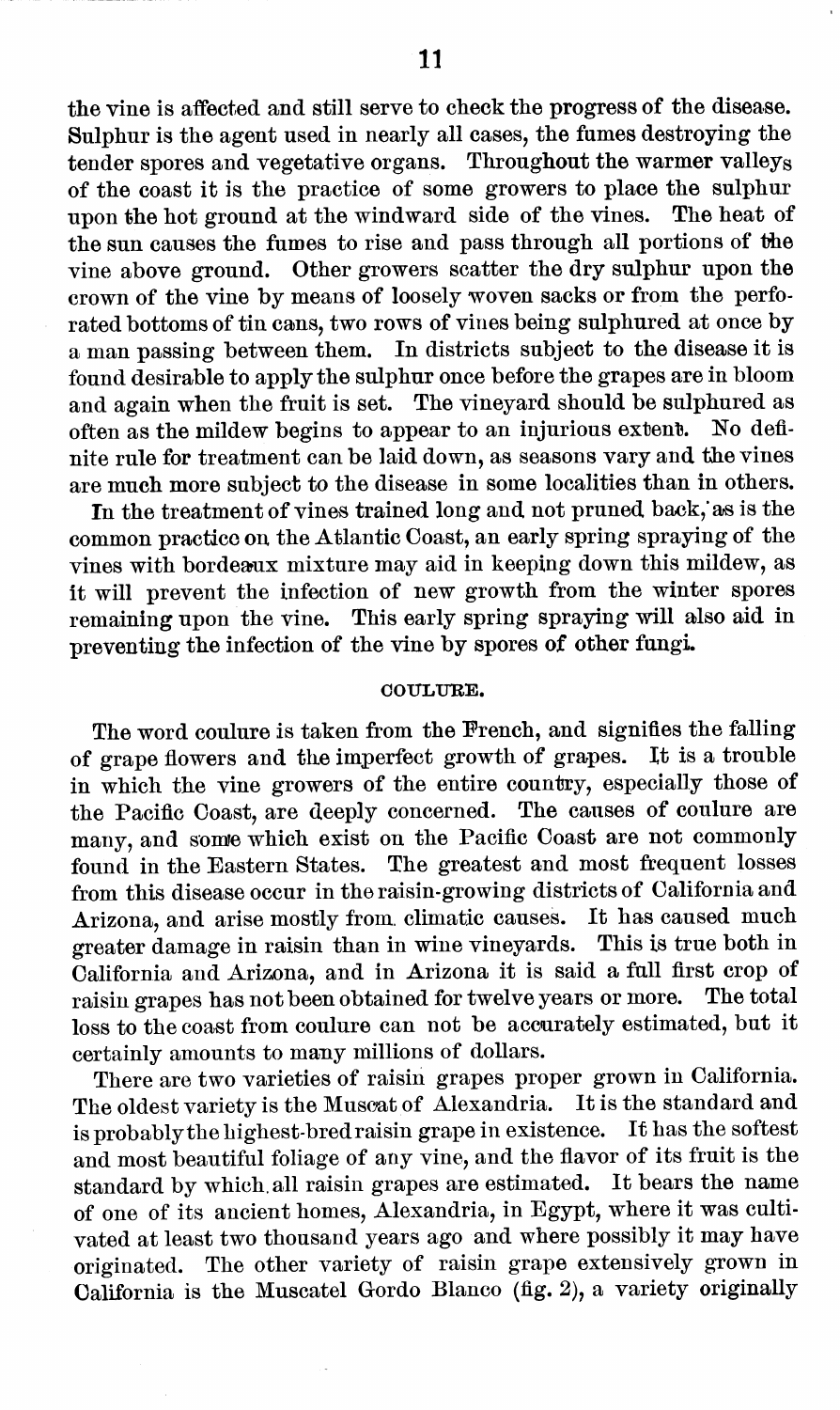brought from Spain and very closely allied to the Muscat of Alexandria. It is probable that this is only a seedling of the Muscat, but is somewhat more hardy than the parent plant.

An examination of the situation in the raisin districts of California, especially in the San Joaquin Valley, showed that the dropping of the fruit was due in the main to unfavorable climatic conditions at or about the time when the first crop grapes were in bloom. Both the Muscat the time when the first-crop grapes were in bloom. of Alexandria and the Muscatel Gordo Blanco varieties are so highly bred and so tender that cold or other unfavorable climatic conditions will prevent the fecundation of the flowers. Both are prolific bearers but owing to sudden changes of temperature, cold weather, and hard



FIG. 2.—Bunch of Muscatel Gordo Blanco grapes.

winds, which are not infrequent when the first crop grapes are in bloom, it is not uncommon for more than one-half of the bloom to fail to set fruit, as shown in fig. 3. The loss which this causes is twofold. The first-crop bunches are generally the largest and bear the finest and first-ripening grapes, hence if they are injured or lost it causes a great reduction in the output of the vines and at the same time lowers the quality. It is, in fact, the first-crop bunches which raise the grade and price by making the London layers. Further than this, the first-crop grapes ripen much earlier than the second crop, and hence may be cured in the sun before the fall rains.

To save the first crop of raisin grapes from injury is therefore the important problem. As the main

injury is done when they are in bud and bloom, that period is the one with which we have to deal. As a result of investigations it was ascer-As a result of investigations it was ascertained thatif the first bloom could be delayed until the weather became fine the injury would not occur, and that if protected from the cold or from other unfavorable atmospheric conditions the crop could be saved. These facts indicate that it is the tenderness of the plant which renders it subject to injury. To overcome this weak point in the two varieties mentioned, the writer, in the spring of 1893, commenced a series of experiments in crossing these varieties with the Malaga. This California Malaga is a vine of exceedingly thrifty growth and is hardy throughout. Its root system will support the vine in sandy soils, where the Muscat would die. Its leaves are heavy and large, and the work of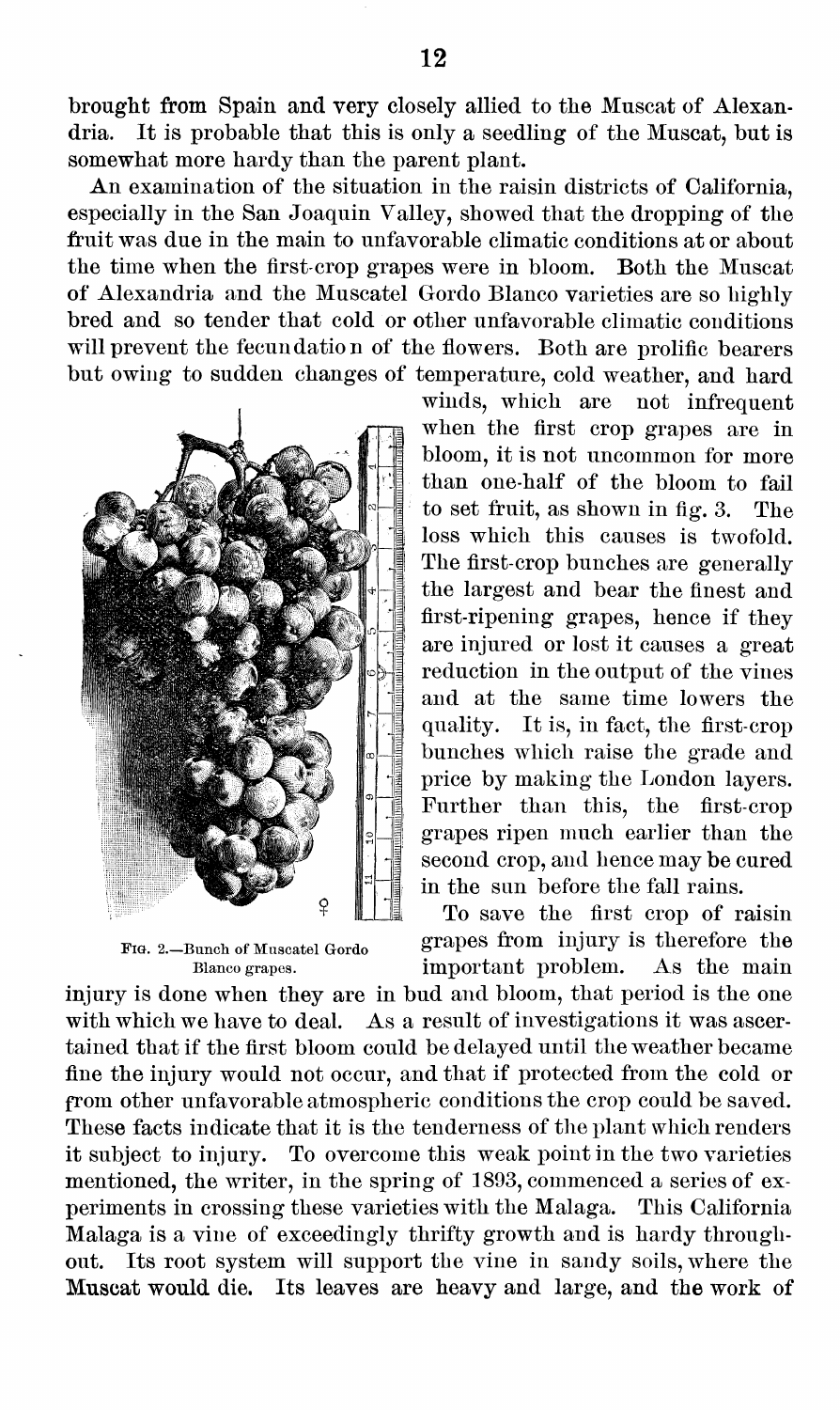leaf hoppers does not cause them to fall, as is the case with the Muscat, hence no grapes are allowed to sunburn, a source of large losses. Further than this, the fruit makes an exceedingly good raisin, though not equal to the Muscat or Muscatel. The bunches are large and almost wholly first crop, and the berries are of good size. The vine always sets a full bunch. Besides the qualities above mentioned, the Malaga is free from coulure; its entire strength goes to the first-crop bunches; the bunches and berries are large and of good quality; the

color is light; and the vigor and habit of growth, both of root and top, are all that could be desired.

The work of Millardet and De Grasset has shown that in crosses among vinesthe variety or species used for pollination is the one transmitting its hardiness, hence in the experiments undertaken in crossing the Malaga and Muscatthe Malaga was chosen as the pollinating variety.

Arrangements were made with Mr. L. S. Ohittenden, of the Lucerne vineyard, Hanford, Cal., to furnish the vines required for the work, and to assist in the growing of the seedling vines when the cross was made. The facilities tendered by Mr. Ohittenden and the other owners of this vineyard could not be surpassed. The first cross was made in the spring of 1893 between the Malaga and Muscatel. Many hundreds of Muscatel flowers were emasculated and polli-



FIG. 3.-Bunch of grapes showing effects<br>of coulure.

nated with Malaga pollen. The cross was effective and several hundred<br>fertile seeds were obtained. These were sown with care in the spring These were sown with care in the spring of 1894 and at present a number of plants are being reared. The work of the spring of 1894 was still more extensive, between 16,000 and 20,000 grape flowers being emasculated and cross-pollinated. The crossing was not confined to two varieties only, but several of the most desirable combinations were made, and at this writing the grapes are properly maturing.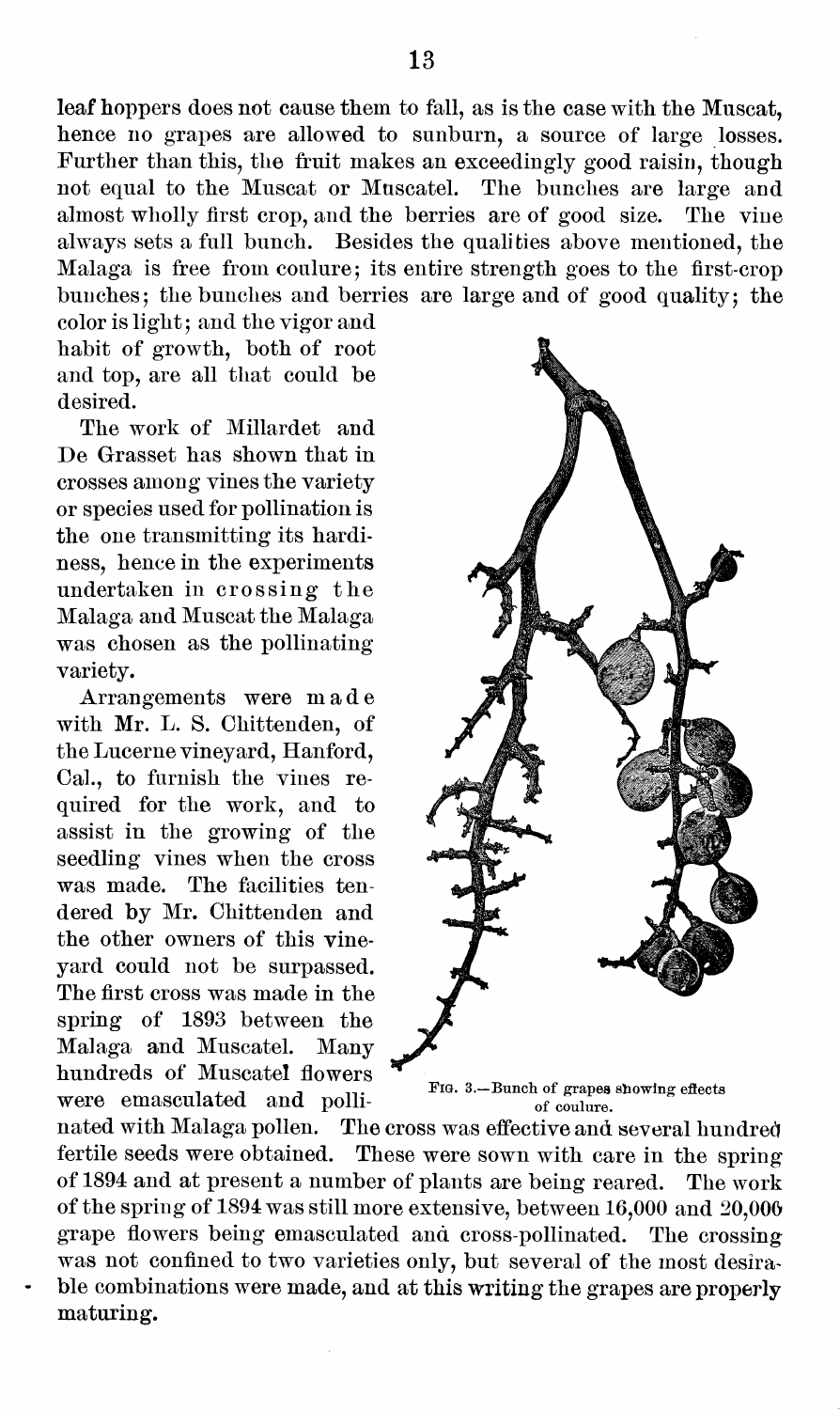It is our purpose to obtain as large a number of these crossed vines as possible, and when grown to maturity to select those plants which inherit in the desired degree the hardiness of the Malaga and the fruiting qualities of the Muscat, Muscatel, and other varieties used in the crosses. That this will ultimately do away with the losses from coulure That this will ultimately do away with the losses from coulure in raisin grapes is confidently believed, and it is doubtful if there be any other satisfactory way out of the trouble.

It will require several years to grow the new seedlings to maturity, but the results of the crosses may be hastened somewhat by grafting the wood of the seedlings into mature vines. In this manner the ultimate fruit of the seedlings may be obtained at an earlier date than it could be from the young plants themselves.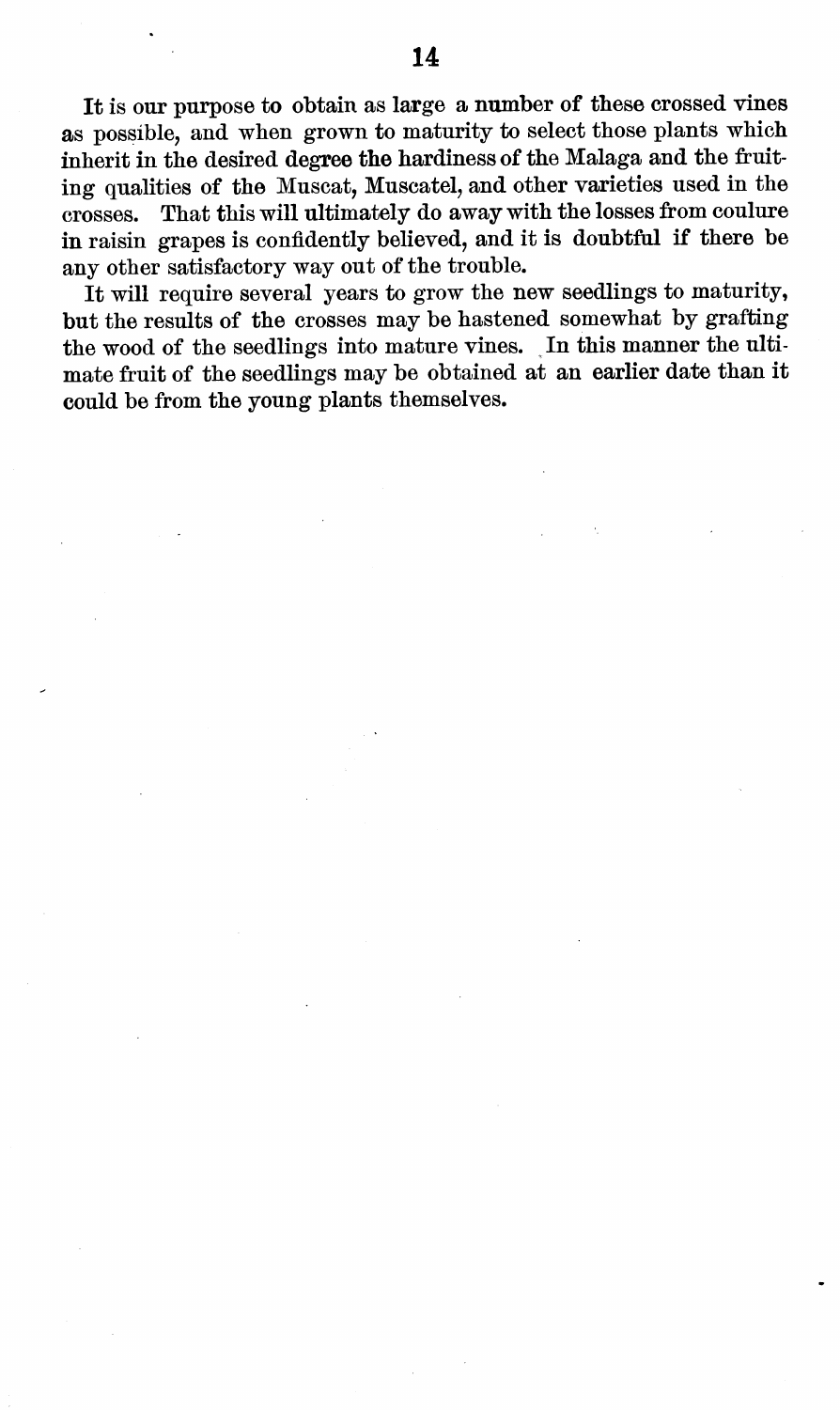#### **FARMERS' BULLETINS.**

Applications for bulletins of this series should be addressed to the Secretary of Agriculture, Washington, D. 0.

[Farmers' Bulletins Nos. 1,*2,*4,5, 7,8,9,10,12, and <sup>13</sup> are not available.]

- No. 3. The Culture of the Sugar Beet. Pp. 24.
- No. 6. Tobacco: Instructions for its Cultivation and Curing. Pp. 8.
- No. 11. The Rape Plant: Its History, Culture, and Uses. Pp. 20.
- No. 14. Fertilizers for Cotton. Pp. 32.
- No. 15. Some Destructive Potato Diseases : What They Are and How to Prevent Them. Pp. 8.
- No. 16. Leguminous Plants for Green Manuring and for Feeding. Pp. 24.
- No. 17. Peach Yellows and Peach Rosette. Pp. 20.
- No. 18. Forage Plants for the South. Pp. 30.
- No. 19. Important Insecticides : Directions for their Preparation and Use. Pp. 20.
- No. 20. Washed Soils : How to Prevent and Reclaim Them. Pp. 22,
- No.21. Barnyard Manure. Pp.32.
- No. 22. The Feeding of Farm Animals. Pp. 32.
- No. 23. Foods : Nutritive Value and Cost. Pp. 32.
- No. 24. Hog Cholera and Swine Plague. Pp. 16.
- No.25. Peanuts: Culture and Uses. Pp.24.
- No. 26. Sweet Potatoes: Culture and Uses. Pp. 30.
- No. 27. Flax for Seed and Fiber. Pp. 16.
- No. 28. Weeds; and How to Kill Them. Pp. 30.
- No. 29. Souring of Milk, and Other Changes in Milk Products. Pp. 23.
- No. 30. Grape Diseases on the Pacific Coast. Pp. 16.
- No. 31. Alfalfa, or Lucern. Pp. 23.
- No. 32. Silos and Silage. Pp. 31.
- No. 33. Peach Growing for Market. Pp. 24.
- No. 34. Meats : Composition and Cooking. Pp. 29.
- No. 35. Potato Culture. Pp. 24.
- No. 36. Cotton Seed and Its Products. Pp. 16.
- No. 37. Kafir Corn : Characteristics, Culture, and Uses. Pp. 12.
- No. 38. Spraying for Fruit Diseases. **Pp. 12.**